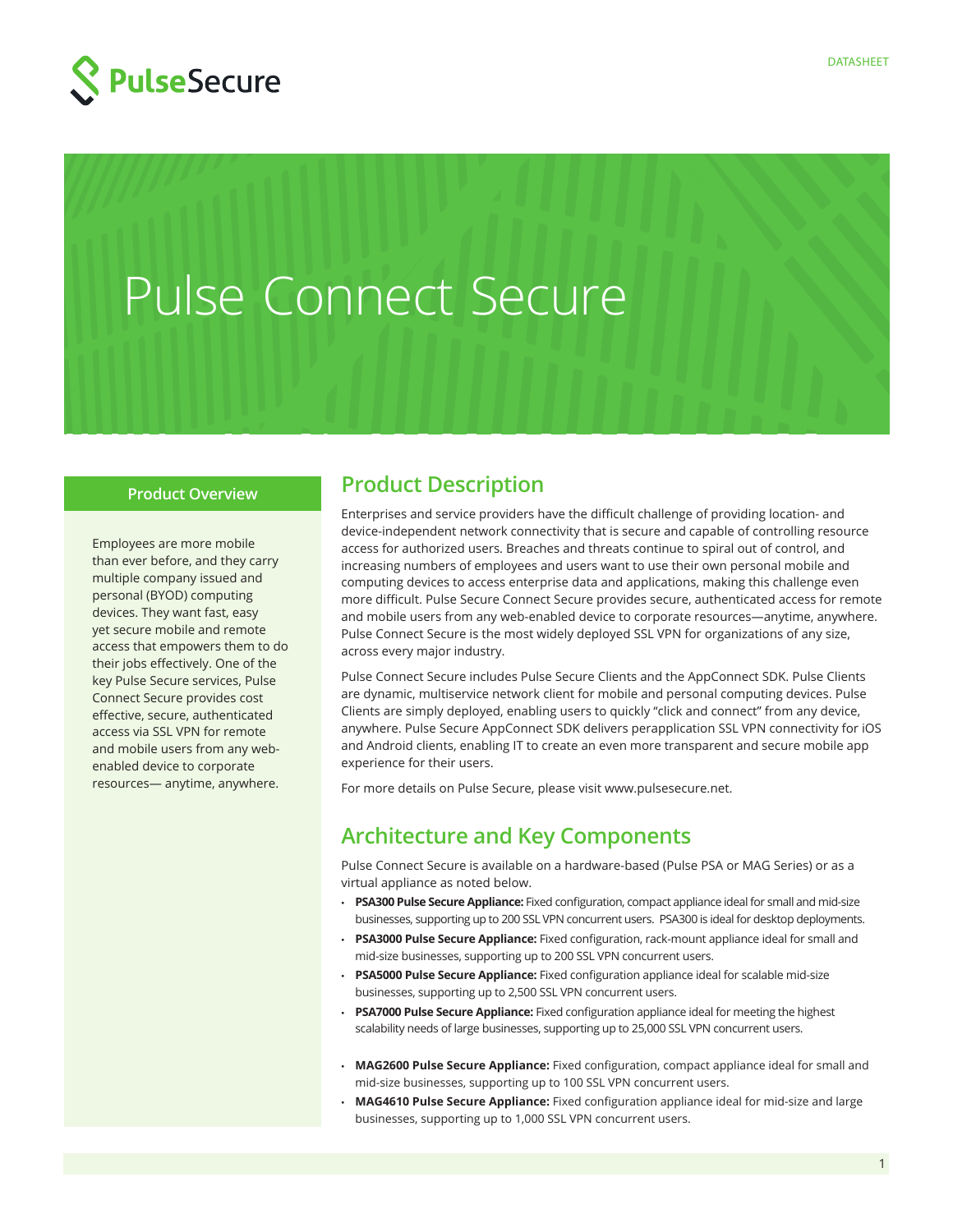- **MAG6610 Pulse Secure Appliance:** Chassis-based appliance ideal for scalable large businesses, supporting up to 20,000 SSL VPN concurrent users; it requires at least one service module (maximum of two) to be ordered and installed (MAG-SM160 or MAG-SM360).
- **MAG6611 Pulse Secure Appliance:** Chassis-based appliance ideal for meeting the highest scalability needs of large businesses, supporting up to 40,000 SSL VPN concurrent users; it requires at least one service module (maximum of four) to be ordered and installed (MAG-SM160 or MAG-SM360).
- **Virtual Appliance:** VMWare and KVM virtual appliances for scalable elastic deployment of SSL VPN services.

For more details on PSA and MAG Series Appliance, including the specifications and ordering information of each model, please refer to the Pulse PSA or MAG Series Appliance datasheets.

### **Features and Benefits**

#### **Pulse Secure Clients**

Pulse Clients securely connect users to networks. Wrapped in an extremely user-friendly package, Pulse Client dynamically enables the appropriate network and security services on users' endpoints. Users are not distracted from their work activities to figure out what network they are on or what service to enable. With Pulse Secure, the connection just works, helping to deliver the productivity promised by mobile devices. Pulse Client delivers dynamic access control, seamlessly switching between remote (SSL VPN) and local (NAC) access control services on Microsoft Windows devices. Pulse Client also enables comprehensive endpoint assessment for mobile and desktop computing devices, and quarantine and remediation, if necessary.

#### **Table 1: Key Features of Pulse Connect Secure**

| <b>Feature</b>                                                       | <b>Feature Description</b>                                                                                                                                                                                                                                                                                        |
|----------------------------------------------------------------------|-------------------------------------------------------------------------------------------------------------------------------------------------------------------------------------------------------------------------------------------------------------------------------------------------------------------|
| Layer 3 SSL VPN                                                      | Dual-transport (SSL + Encapsulating Security Payload) full Layer 3 VPN connectivity with granular<br>access control.                                                                                                                                                                                              |
| <b>Application VPN</b>                                               | - Client/server proxy application that tunnels traffic from specific applications to specific destinations<br>(available for Windows devices only).                                                                                                                                                               |
| Ease of use                                                          | . Seamless roaming from remote access to local LAN access (available for Windows devices only).                                                                                                                                                                                                                   |
| Endpoint integrity and assessment                                    | - Assess and remediate end user devices prior to authentication with easy policy definition. Available<br>on Windows, Mac OS X, Apple iOS, Android, and Windows Mobile 6.5 (capabilities vary by platform).<br>Available pre-installed with Microsoft Windows 8.1 and RT.                                         |
| Split tunneling options                                              | • Full range of split tunneling options are configurable.<br>· Includes enable and disable functionality with overriding route capability and route monitoring.<br>Pulse AppConnect enables IT to integrate per-application SSL VPN connectivity for maximum data<br>$\bullet$<br>security and user transparency. |
| Flexible launch options<br>(standalone client, browser-based launch) | • Users can easily launch SSL VPN via their Web browser, or directly from their desktop.                                                                                                                                                                                                                          |
| Preconfiguration options<br>(Windows and Mac only)                   | • Administrators can preconfigure a Pulse Secure deployment with a list of gateways for end users to<br>choose from.                                                                                                                                                                                              |
| Authentication options                                               | • Administrators can deploy Pulse Secure for remote user authentication using a wide array of<br>authentication mechanisms, including hardware token, smart card, soft token, one-time passwords<br>and certificate authentication.                                                                               |
| Layer 7 Web single sign-on (SSO) via SAML                            | - Allows end users to authenticate to the network through a Layer 3 tunnel, while simultaneously<br>enjoying SSO to Web applications accessed through their browser via SAML SSO support.                                                                                                                         |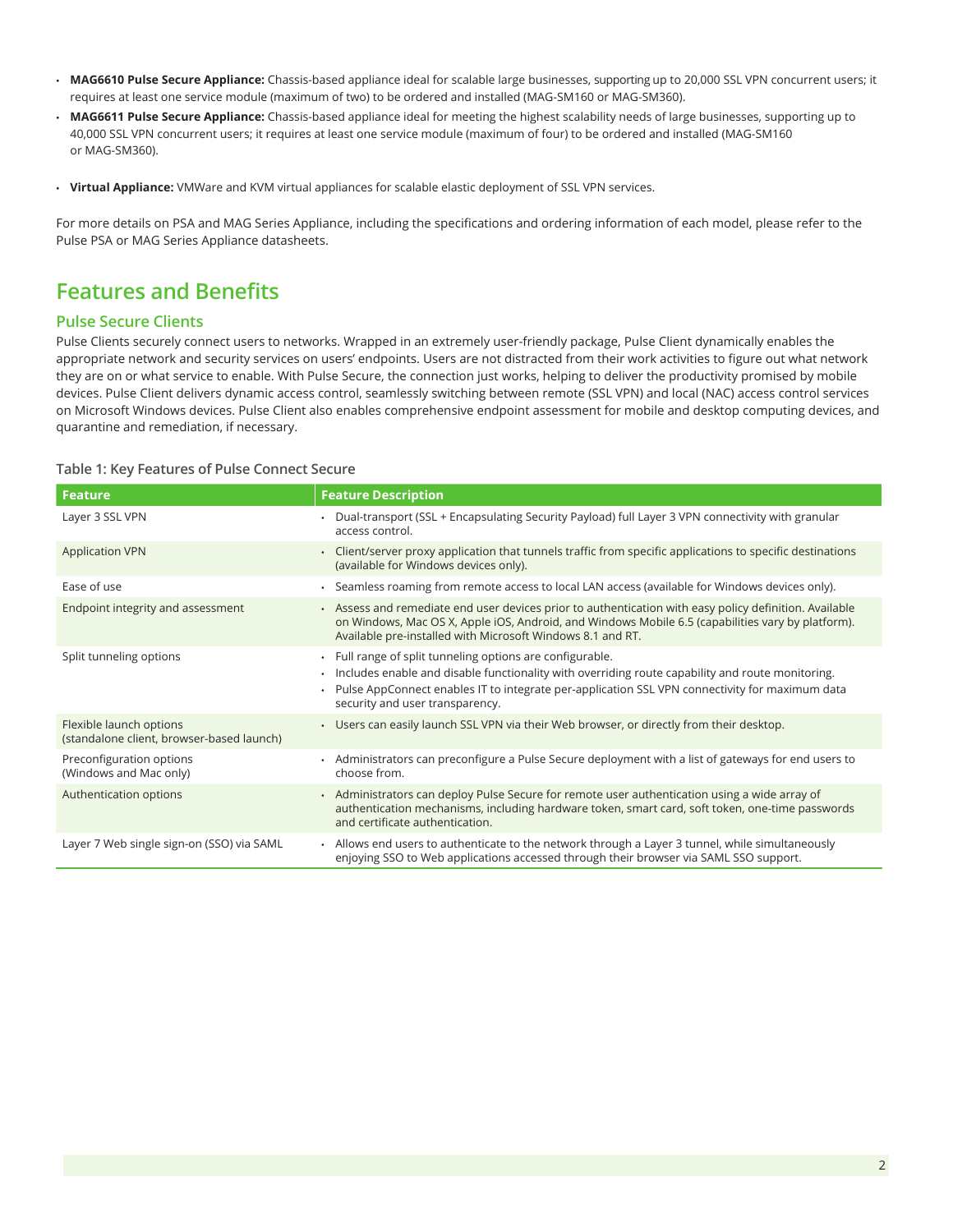# **End-to-End Layered Security**

Pulse Connect Secure provides complete end-to-end layered security, including endpoint client, device, data, and server layered security controls.

#### **Table 2: End-to-End Layered Security Features and Benefits**

| <b>Feature</b>                                                     | <b>Feature Description</b>                                                                                                                                                                                                                                                                                                                                                                                                                                                                                                                                                                                                                                                                                                                                              | <b>Benefits</b>                                                                                                                                                                                                                                                                     |
|--------------------------------------------------------------------|-------------------------------------------------------------------------------------------------------------------------------------------------------------------------------------------------------------------------------------------------------------------------------------------------------------------------------------------------------------------------------------------------------------------------------------------------------------------------------------------------------------------------------------------------------------------------------------------------------------------------------------------------------------------------------------------------------------------------------------------------------------------------|-------------------------------------------------------------------------------------------------------------------------------------------------------------------------------------------------------------------------------------------------------------------------------------|
| Host Checker                                                       | • Endpoint devices can be checked prior to and during a remote<br>access session to verify an acceptable device security posture<br>requiring installed/running endpoint security applications<br>(antivirus, personal firewall, etc.), as well as check for<br>IT-required Operating System versions, patch level, browser<br>type, and many other requirements.<br>• Custom-built checks for specialized customer requirements are<br>also supported.<br>• Noncompliant endpoints can be quarantined, denied access, or<br>granted access, depending on administrator defined policies.<br>Whenever possible, Host Checker automatically remediates<br>noncompliant endpoints by updating software applications that<br>do not comply to corporate security policies. | Ensures that endpoint devices meet corporate<br>security policy requirements before being granted<br>network access.<br>• Remediates devices and quarantines users,<br>when necessary.<br>. Can ensure that no potentially sensitive data is left<br>behind on the endpoint device. |
| <b>Trusted Network Connect</b><br>(TNC) support in Host<br>Checker | . Allows interoperability with diverse endpoint security<br>solutions from antivirus to patch management to compliance<br>management solutions.                                                                                                                                                                                                                                                                                                                                                                                                                                                                                                                                                                                                                         | • Enables customers to leverage existing<br>investments in endpoint security solutions from<br>third-party vendors.                                                                                                                                                                 |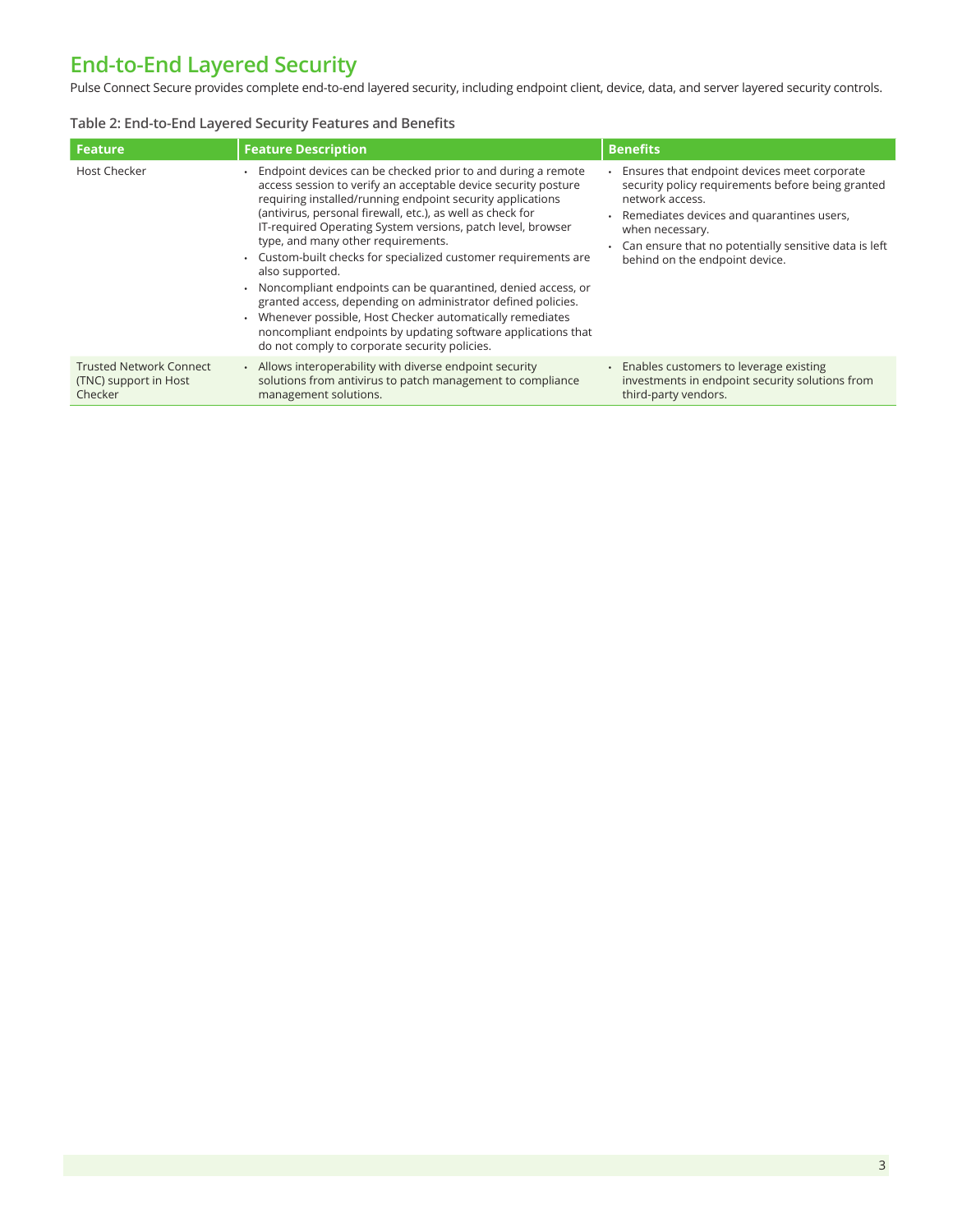## **Ease of Administration**

In addition to enterprise-class security benefits, Pulse Connect Secure has a wealth of features that make it easy for the administrator to deploy and manage.

#### **Table 3: Ease of Administration Features and Benefits**

| <b>Feature</b>                                                                                     | <b>Feature Description</b>                                                                                                                                                                                                                                                                                                                                            | <b>Benefits</b>                                                                                                                                                                                                                                          |
|----------------------------------------------------------------------------------------------------|-----------------------------------------------------------------------------------------------------------------------------------------------------------------------------------------------------------------------------------------------------------------------------------------------------------------------------------------------------------------------|----------------------------------------------------------------------------------------------------------------------------------------------------------------------------------------------------------------------------------------------------------|
| Mobile Device Management<br>(MDM) integration (Available<br>with AirWatch and Mobilelron)          | Enables consolidated reporting and dashboards for<br>simplified management<br>Leverages MDM attributes for more intelligent and centralized<br>$\ddot{\phantom{a}}$<br>policy creation<br>· Facilitates transparent "no touch" MDM-based deployment<br>of Pulse Clients to iOS and Android devices                                                                    | Extend MDM investments to gain comprehensive<br>endpoint visibility and support additional mobile<br>use cases.                                                                                                                                          |
| Integration with strong<br>authentication and identity<br>and access management<br>(IAM) platforms | • Ability to support SecuriD, Security Assertion Markup Language<br>(SAML) including standards-based SAML v2.0 support, and<br>public key infrastructure (PKI)/digital certificates.                                                                                                                                                                                  | Leverages existing corporate authentication<br>methods to simplify administration.                                                                                                                                                                       |
| <b>Bridge Certification Authority</b><br>(BCA) support                                             | Supports federated PKI deployments with client certificate<br>authentication. Bridge CA is a PKI extension (as specified in<br>RFC 5280) to cross-certify client certificates that are issued by<br>different trust anchors (Root CAs).<br>• Also, enables customers to configure policy extensions in the<br>admin UI, to be enforced during certificate validation. | Enables customers who use advanced PKI<br>deployments to deploy the Pulse Secure<br>Appliances to perform strict standards-compliant<br>certificate validation-before allowing data and<br>applications to be shared between organizations<br>and users. |
| Multiple hostname support                                                                          | • Ability to host different virtual extranet websites from<br>a single appliance.                                                                                                                                                                                                                                                                                     | · Saves the cost of incremental servers.<br>· Eases management overhead.<br>• Provides a transparent user experience with<br>differentiated entry URLs.                                                                                                  |
| Customizable user interface                                                                        | • Creation of completely customized sign-on pages.                                                                                                                                                                                                                                                                                                                    | · Provides an individualized look for specified roles,<br>streamlining the user experience.                                                                                                                                                              |
| Pulse One Compatible                                                                               | • With Pulse One, configuring, updating, and monitoring PSA<br>or MAG Series Appliances under a centralized management<br>console with the capabilities of a single device/cluster or across<br>a global cluster deployment.                                                                                                                                          | Enables companies to conveniently manage,<br>configure, and maintain PSA or MAG Series<br>Appliances and other Juniper devices from one<br>central location.                                                                                             |
| Cross-platform support                                                                             | Ability for common enterprise platforms - Windows (including<br>Windows 8), Mac OS (including OS X 10.9/Mavericks and<br>Safari 7), Linux, and various mobile operating systems such<br>as iOS, Windows Mobile, Symbian, and Android - to attempt<br>and if authenticated and authorized, to gain remote access to<br>networked resources.                            | Provides flexibility in allowing users to access<br>corporate resources from any type of device using<br>any type of operating system.                                                                                                                   |
| <b>Enterprise licensing</b>                                                                        | • Allows any organization with one or more devices to group<br>licenses and flexibly distribute across devices as capacity needs<br>change over time.                                                                                                                                                                                                                 | • Provides flexible license capacity per device, allowing<br>for changes as required by usage patterns.                                                                                                                                                  |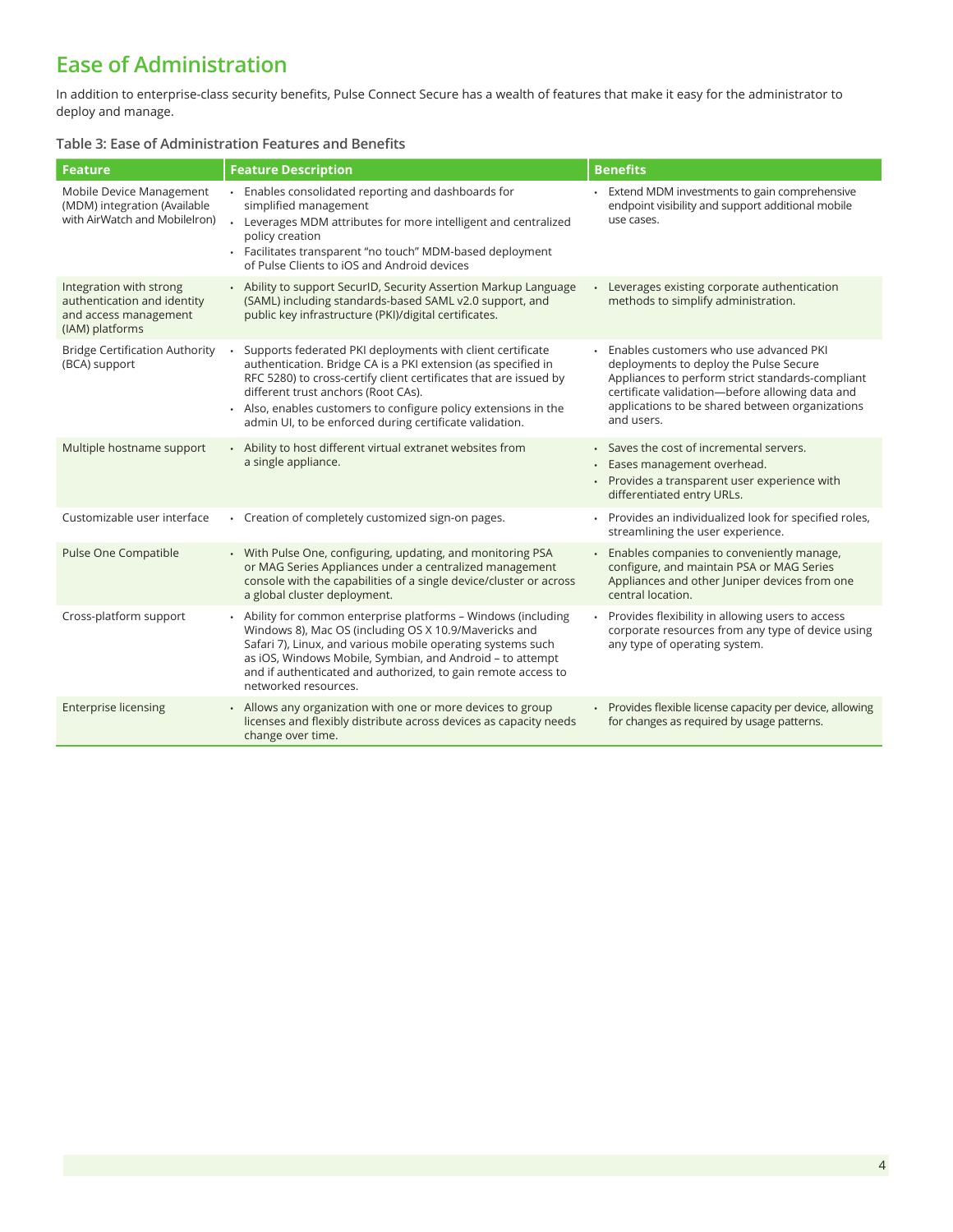## **Rich Access Privilege Management Capabilities**

Pulse Connect Secure provides dynamic access management capabilities. When users log into Pulse Connect Secure, they pass through a pre-authentication assessment, and are then dynamically mapped to the session role that combines established network, device, identity, and session policy settings. Users have access only to those resources that are deemed necessary for that session, according to administratordefined policies.

#### **Table 4: Access Privilege Management Features and Benefits**

| Feature                                         | <b>Feature Description</b>                                                                                                                                                                                                                                          | <b>Benefits</b>                                                                                                                                                                                     |
|-------------------------------------------------|---------------------------------------------------------------------------------------------------------------------------------------------------------------------------------------------------------------------------------------------------------------------|-----------------------------------------------------------------------------------------------------------------------------------------------------------------------------------------------------|
| Dynamic role mapping with<br>custom expressions | • Combines network, device, and session attributes to determine<br>which types of access are allowed.<br>• A dynamic combination of attributes on a per-session basis can<br>be used to make the role mapping decision.                                             | Enables the administrator to provision by purpose<br>for each unique session.                                                                                                                       |
| SSL VPN federation with NAC                     | Seamlessly provision SSL VPN user sessions into NAC sessions<br>upon login.<br>. Since session data is shared between the Pulse Secure<br>Appliances for SSL VPN and NAC, users need to authenticate<br>only one time to get access in these types of environments. | • Provides users, whether remote or local, seamless<br>access with a single login to corporate resources<br>that are protected by access control policies.<br>· Simplifies the end user experience. |
| Multiple sessions per user                      | • Allows remote users to launch multiple remote access sessions.                                                                                                                                                                                                    | . Enables remote users to have multiple<br>authenticated sessions open at the same time,<br>such as when accessing VPN from a laptop and<br>from a smartphone simultaneously.                       |
| User record synchronization                     | • Supports synchronization of user records such as user<br>bookmarks across different Pulse Secure Appliances.                                                                                                                                                      | • Ensures a consistent experience for users who<br>often travel from one region to another and<br>therefore need to connect to different Pulse<br>Secure Appliances running Pulse Connect Secure.   |
| Mobile-friendly SSL VPN login<br>pages          | Provides predefined HTML pages that are customized for<br>mobile devices, including Apple iPhone and iPad, Google<br>Android, and Nokia Symbian devices.                                                                                                            | • Provides mobile device users with a simplified<br>and enhanced user experience and webpages<br>customized for their device types.                                                                 |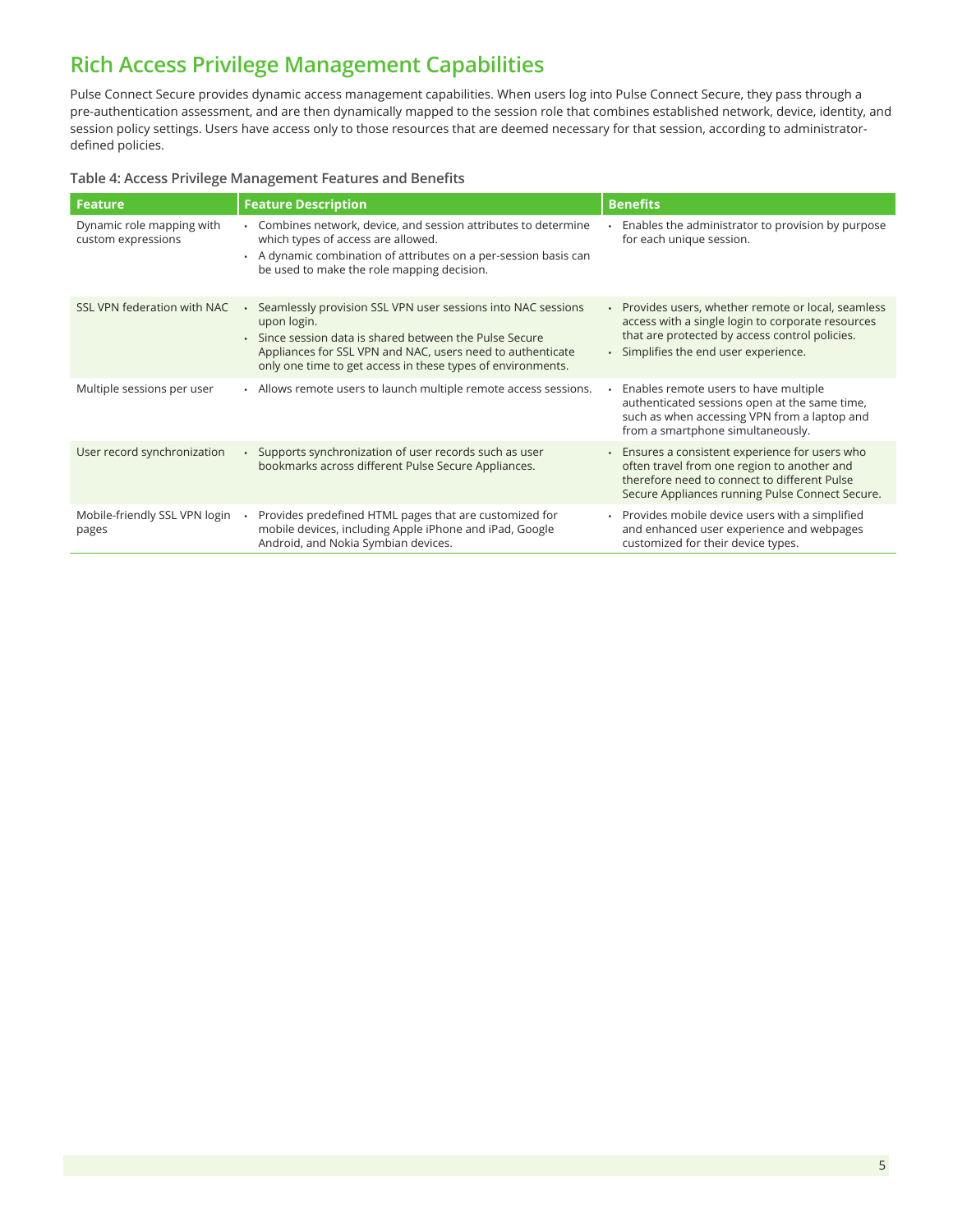## **Flexible Single Sign-On (SSO) Capabilities**

Pulse Connect Secure offers comprehensive single sign-on (SSO) features. These features increase end user productivity, greatly simplify administration of large diverse user resources, and significantly reduce the number of help desk calls.

#### **Table 5: Flexible Single SSO Features and Benefits**

| <b>Feature</b>                                                     | <b>Feature Description</b>                                                                                                                                                                                                                                                                                                                                                                                                                                                                                                                                                              | <b>Benefits</b>                                                                                                                                   |
|--------------------------------------------------------------------|-----------------------------------------------------------------------------------------------------------------------------------------------------------------------------------------------------------------------------------------------------------------------------------------------------------------------------------------------------------------------------------------------------------------------------------------------------------------------------------------------------------------------------------------------------------------------------------------|---------------------------------------------------------------------------------------------------------------------------------------------------|
| SAML single sign-on for cloud<br>and Web applications access       | SAML 2.0-based SSO to a variety of Web applications, including<br>many of today's most popular Software as a Service (SaaS)<br>applications such as salesforce.com and Google Apps.<br>· Includes SSO functionality, even when connecting via a Pulse<br>Connect Secure Layer 3 VPN tunnel, which is unique in the<br>industry.<br>Pulse Connect Secure supports deployments as both<br>an SAML Identity Provider (IdP) and as a SAML Service Provider<br>$(SP)$ .                                                                                                                      | · Single sign-on to a user's Web and<br>cloud-based applications, simplifying the user's<br>connectivity experience.                              |
| Kerberos Constrained<br>Delegation                                 | • Support for Kerberos Constrained Delegation protocol.<br>• When a user logs into Pulse Connect Secure with a credential<br>that cannot be proxied through to the backend server, the<br>gateway will retrieve a Kerberos ticket on behalf of the user<br>from the Active Directory infrastructure.<br>• The ticket will be cached on Pulse Connect Secure throughout<br>the session.<br>• When the user accesses Kerberos-protected applications, the<br>Appliance will use the cached Kerberos credentials to log the<br>user into the application without prompting for a password. | • Eliminates the need for companies to<br>manage static passwords resulting in reduced<br>administration time and costs.                          |
| Kerberos SSO and NT LAN<br>Manager (NTLMv2) support                | • Pulse Connect Secure will automatically authenticate remote<br>users via Kerberos or NTLMv2 using user credentials                                                                                                                                                                                                                                                                                                                                                                                                                                                                    | · Simplifies the user experience by eliminating<br>users entering credentials multiple times to access<br>different applications.                 |
| Password management<br>integration                                 | • Standards-based interface for extensive integration with<br>password policies in directory stores (LDAP, AD, and others).                                                                                                                                                                                                                                                                                                                                                                                                                                                             | • Leverages existing servers to authenticate users.<br>• Users can manage their passwords directly<br>through the Pulse Connect Secure interface. |
| Web-based SSO basic<br>authentication and NTLM                     | • Allows users to access other applications or resources that<br>are protected by another access management system without<br>reentering login credentials.                                                                                                                                                                                                                                                                                                                                                                                                                             | • Alleviates the need for users to enter and maintain<br>multiple sets of credentials for web-based and<br>Microsoft applications.                |
| Web-based SSO forms-based,<br>header variable-based,<br>SAML-based | Ability to pass user name, credentials, and other customer<br>defined attributes to the authentication forms of other products<br>and as header variables.                                                                                                                                                                                                                                                                                                                                                                                                                              | • Enhances user productivity and provides a<br>customized experience.                                                                             |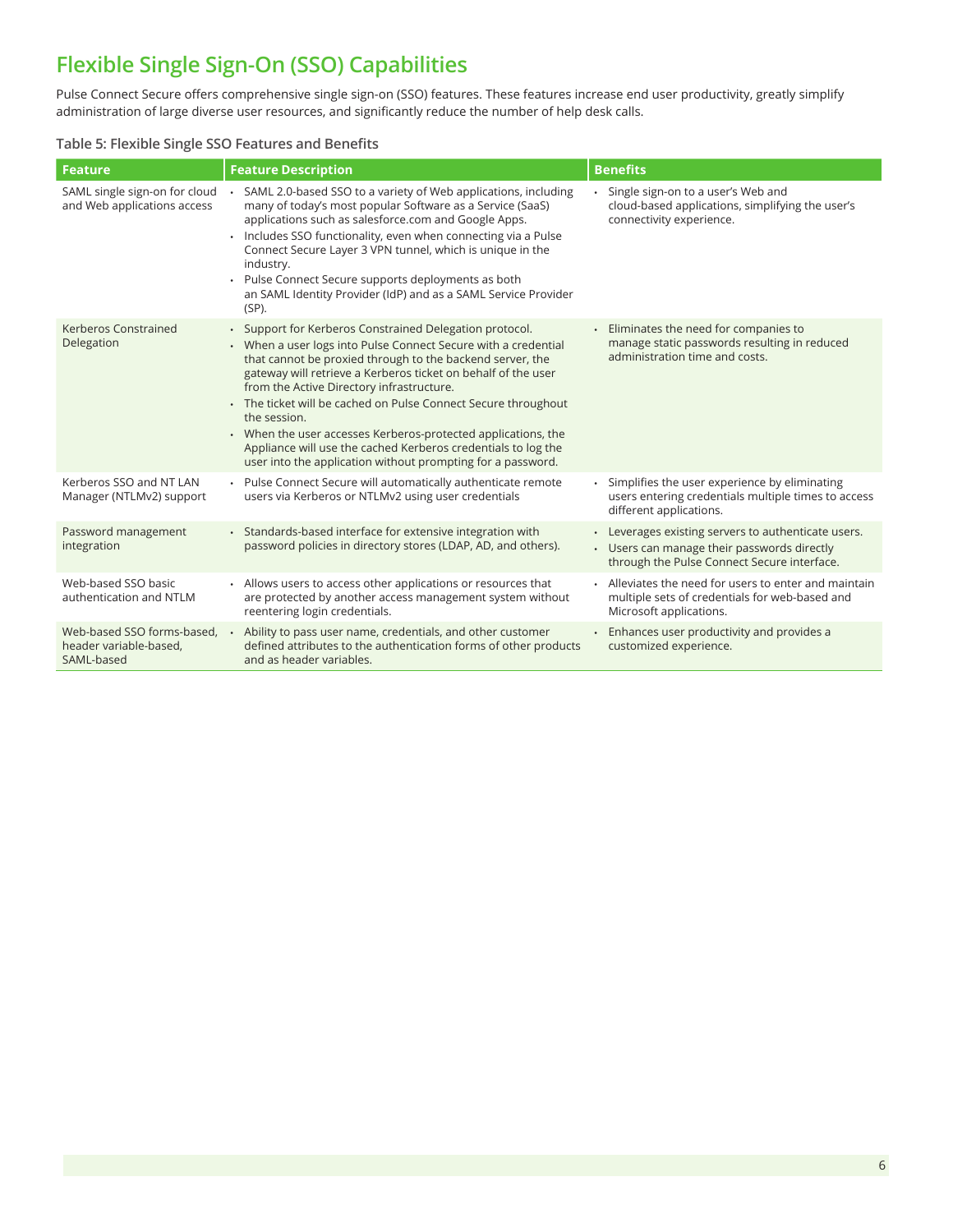## **Provision by Purpose**

Pulse Connect Secure includes different access methods. These different methods are selected as part of the user's role, so the administrator can enable the appropriate access on a per-session basis, taking into account user, device, and network attributes in combination with enterprise security policies.

#### **Table 6: Provisioning Features and Benefits**

| <b>Feature</b>                                  | <b>Feature Description</b>                                                                                                                                                                                                                                                                                                                                                        | <b>Benefits</b>                                                                                                                                                                                                                                                   |
|-------------------------------------------------|-----------------------------------------------------------------------------------------------------------------------------------------------------------------------------------------------------------------------------------------------------------------------------------------------------------------------------------------------------------------------------------|-------------------------------------------------------------------------------------------------------------------------------------------------------------------------------------------------------------------------------------------------------------------|
| Pulse Secure Client                             | Single, integrated, remote access client that can also provide<br>LAN access control, and dynamic VPN features to remote users.                                                                                                                                                                                                                                                   | Pulse Client replaces the need to deploy and<br>maintain multiple, separate clients for different<br>functionalities such as VPN and LAN access control.<br>· The end user simply "clicks and connects."                                                          |
| Clientless core Web access                      | • Secure access to many different types of web-based applications,<br>including many of today's most common Web applications such as<br>Outlook Web Access, SharePoint, and many others.<br>Remote Desktop Protocol (RDP) access in Pulse Connect Secure<br>can be delivered over HTML5, via third-party RDP, through a<br>WebSockets translator such as Ericom (www.ericom.com). | Provides the most easily accessible form of<br>$\ddot{\phantom{0}}$<br>application and resource access from a variety of<br>end user devices with extremely granular security<br>control options.<br>• Completely clientless approach using only a<br>web browser |
| IPsec/IKEv2 support for<br>mobile devices       | Allows remote users to connect from any mobile device that<br>supports Internet Key Exchange (IKEv2) VPN connectivity.<br>· Administrator can enable strict certificate or username/<br>password authentication for access via IPsec/IKEv2.                                                                                                                                       | Full L3 VPN support for new devices that support<br>IKEv2 but for which a Pulse Secure client is not<br>vet available.                                                                                                                                            |
| Virtual Desktop<br>Infrastructure (VDI) support | • Allows interoperability with VMware View Manager to<br>enable administrators to deploy virtual desktops with<br>Pulse Connect Secure.                                                                                                                                                                                                                                           | Provides remote users seamless access to their<br>virtual desktops hosted on VMware servers.<br>Provides dynamic delivery of the VMware View client,<br>including dynamic client fallback options, to allow<br>users to easily connect to their virtual desktops. |
| ActiveSync Proxy                                | Provides secure access connectivity (strong encryption +<br>certificate authentication) from mobile devices (such as iOS or<br>Android devices) to the Exchange Server via proxy, with no client<br>software installation.<br>• Enables up to 5,000 simultaneous sessions.                                                                                                        | Enables customers to allow a large number of<br>users (including employees, contractors, and<br>partners) to access corporate resources through<br>mobile phones via ActiveSync.                                                                                  |
| <b>Secure Application Manager</b><br>(SAM)      | • A lightweight Java or Windows-based download enabling access<br>to client/server applications.                                                                                                                                                                                                                                                                                  | Enables access to client/server applications using<br>$\bullet$<br>just a Web browser.<br>• Also provides native access to terminal server<br>applications without the need for a<br>preinstalled client.                                                         |
| Network Connect (NC)                            | Provides complete network-layer connectivity via an<br>automatically provisioned cross-platform download, Windows<br>Logon/Graphical Identification and Authentication (GINA)<br>integration for domain SSO, and installer services to mitigate<br>need for admin rights.<br>• Allows for split tunneling capability.                                                             | Full Layer 3 VPN tunnel.                                                                                                                                                                                                                                          |

### **Product Options**

Pulse Connect Secure currently includes several license options for enablement on the PSA or MAG Series Appliances.

#### **User License (Connect Secure - 'CONSEC')**

Pulse Connect Secure (CONSEC) licenses are per concurrent session licenses. (Please see the *Ordering Information* section below for licensing details.)

CONSEC licenses provide SSL VPN functionality that allows users to access the network. They fully meet the needs of both basic and complex deployments with diverse audiences and use cases, and they require little or no client software, server changes, DMZ buildouts, or software agent deployments. For administrative ease of managing license counts, each user license enables as many concurrent sessions as specified in the license and they are additive. For example, if a 100 user license was originally purchased and the concurrent user session count grows over the next year to exceed

that amount, simply adding another 100 user license to the system will now allow for up to 200 concurrent users sessions.

Key features enabled by this license include:

- The combination of core clientless access, SAM, Pulse Client/ Network Connect provides secure access to virtually any audience, from remote and mobile workers to partners or customers, using a wide range of devices from any network.
- Provision -by- purpose goes beyond role-based access controls and allows administrators to properly, accurately, and dynamically balance security concerns with access requirements.
- Advanced PKI support includes the ability to import multiple root and intermediate certificate authorities (CAs), Online Certificate Status Protocol (OCSP), and multiple server certificates.
- User self-service provides the ability for users to create their own favorite bookmarks, including accessing their own workstations from a remote location, and even changing their passwords when they are set to expire.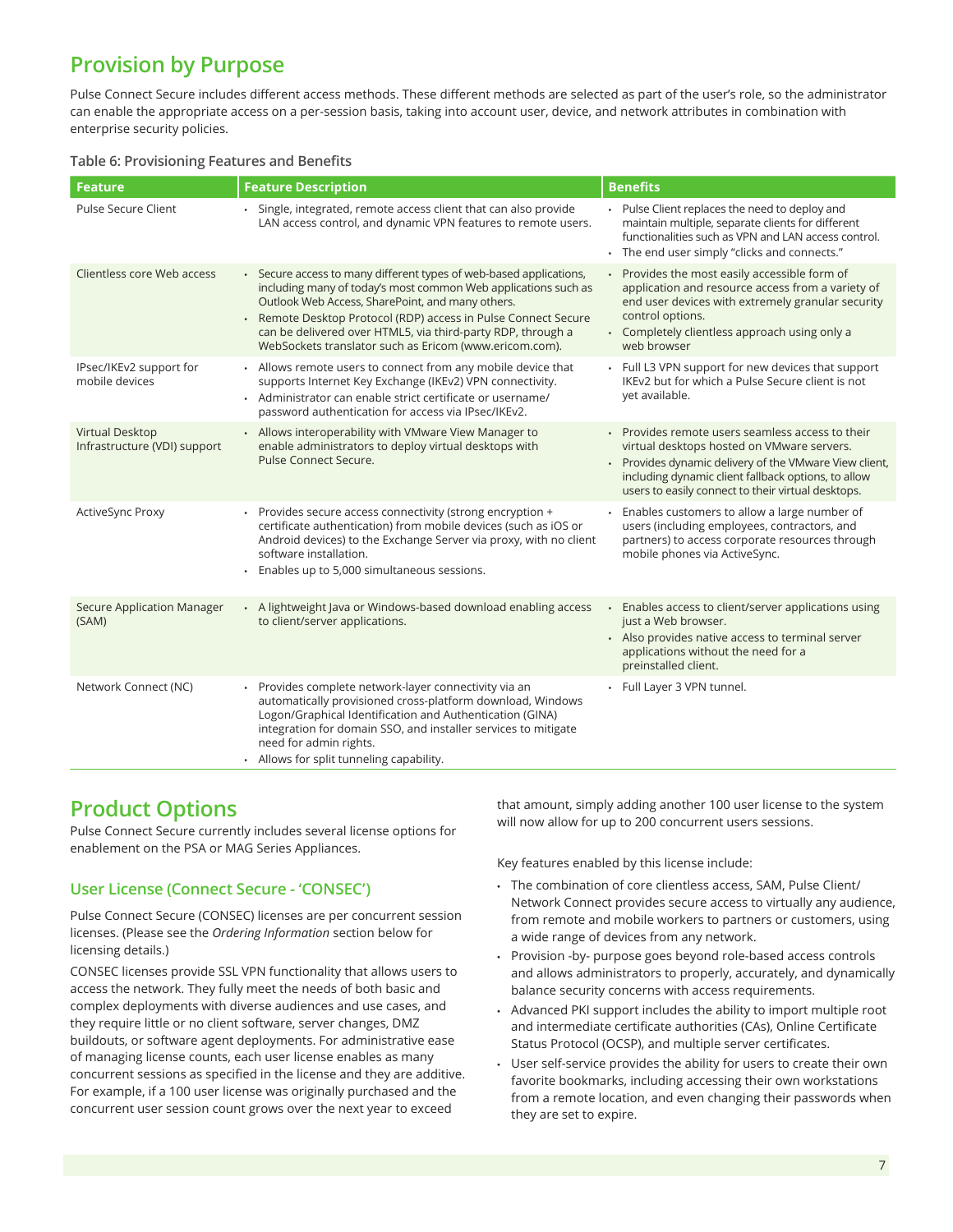- Multiple hostname support, for example, https://employees. company.com, https://partners.company.com, and https:// employees.company.com/engineering, can all be made to look as though each individual user community is the only ones using the system, complete with separate logon pages and customized views that uniquely reflect the needs and desires of that audience.
- User interfaces are customizable for users and delegated administrative roles.
- Advanced endpoint security controls such as Host Checker, and, cache cleaner, ensure that users are dynamically provisioned to access systems and resources only to the degree that their remote systems are compliant with the organization's security policies, after which remnant data is scrubbed from the user's device so that nothing is left behind.

### **High Availability Clustering Capability (No Additional License Required)**

Customers have the ability to build clusters without buying any additional licenses. The clustering method can be explained in two simple steps:

- 1. Simply place an equal number of user (CONSEC) licenses on each PSA or MAG Series Appliance.
- 2. When the PSA or MAG Series Appliances are joined together to form a cluster, all of the user licenses add up so that the cluster can now support all of the licensed users. For example, building a cluster of 1,000 users is done by bringing together two boxes with 500 user licenses in each of the two units.

If either box fails, the remaining box inherits the full 1,000 user licenses.

Clustering supports stateful peering and failover across LAN connection, so in the unlikely event that one unit fails, system configurations (such as authentication server, authorization groups, and bookmarks), user profile settings (such as user defined bookmarks and cookies), and user sessions are preserved. Failover is seamless, so there is no interruption to user/enterprise productivity, no need for users to log in again, and no downtime.

Please note that WAN clustering is not supported on the PSA or MAG Series. Multisite clustering is supported, however, provided the sites are on a campus network with LAN-like connectivity.

#### **ICE (In Case of Emergency) License (Optional)**

SSL VPNs can help keep organizations and businesses functioning by connecting people even during the most unpredictable circumstances—hurricanes, terrorist attacks, transportation strikes, pandemics, or virus outbreaks—the result of which could mean the quarantine or isolation of entire regions or groups of people for an extended period of time. With the right balance of risk and cost, the ICE license delivers a timely solution for addressing a dramatic peak in demand for remote access to ensure business continuity whenever a disastrous event strikes. ICE provides licenses for additional users on a PSA or MAG Series Appliance running Pulse Connect Secure for a limited time.

With ICE licenses, businesses can do the following:

- Maintain productivity by enabling ubiquitous access to applications and information for employees from anywhere, at any time, and on any device
- Sustain partnerships with around-the-clock, real-time access to applications and services while knowing resources are secured and protected
- Meet federal and government mandates for contingencies and continuity of operations (COOP) compliance
- Balance risk and scalability with cost and ease of deployment For the MAG Series Appliances, the ICE licenses are available in two forms: full ICE (which allows bursting to the full capacity of the MAG Series Appliances); and a 25% burst license (which allows bursting of up to 25% of the installed license count on any given MAG Series Appliances). For example, if the customer has a MAG6610 with a 1,000 user license, the 25% burst license option will support an additional 250 users during an unplanned event. Likewise, for the Pulse PSA Series Appliances, only the full ICE licenses are available.

#### **Premier Java RDP Applet (Optional)**

With the Premier Java RDP Applet option, users can remotely access centralized Windows applications independent of the client platform (Mac OS, Linux, Windows, and so on) through Java-based technology. As a platform independent solution, the Premier Java RDP Applet lets you use the entire range of Windows applications running on the Windows Terminal Server, regardless of how the client computer is equipped. By centrally installing and managing all Windows applications, you can significantly reduce your total cost of ownership. The Premier Java RDP Applet is an OEM of the HOBlink JWT (Java Windows Terminal) product created by HOB Inc., a leading European software company specializing in Java programming.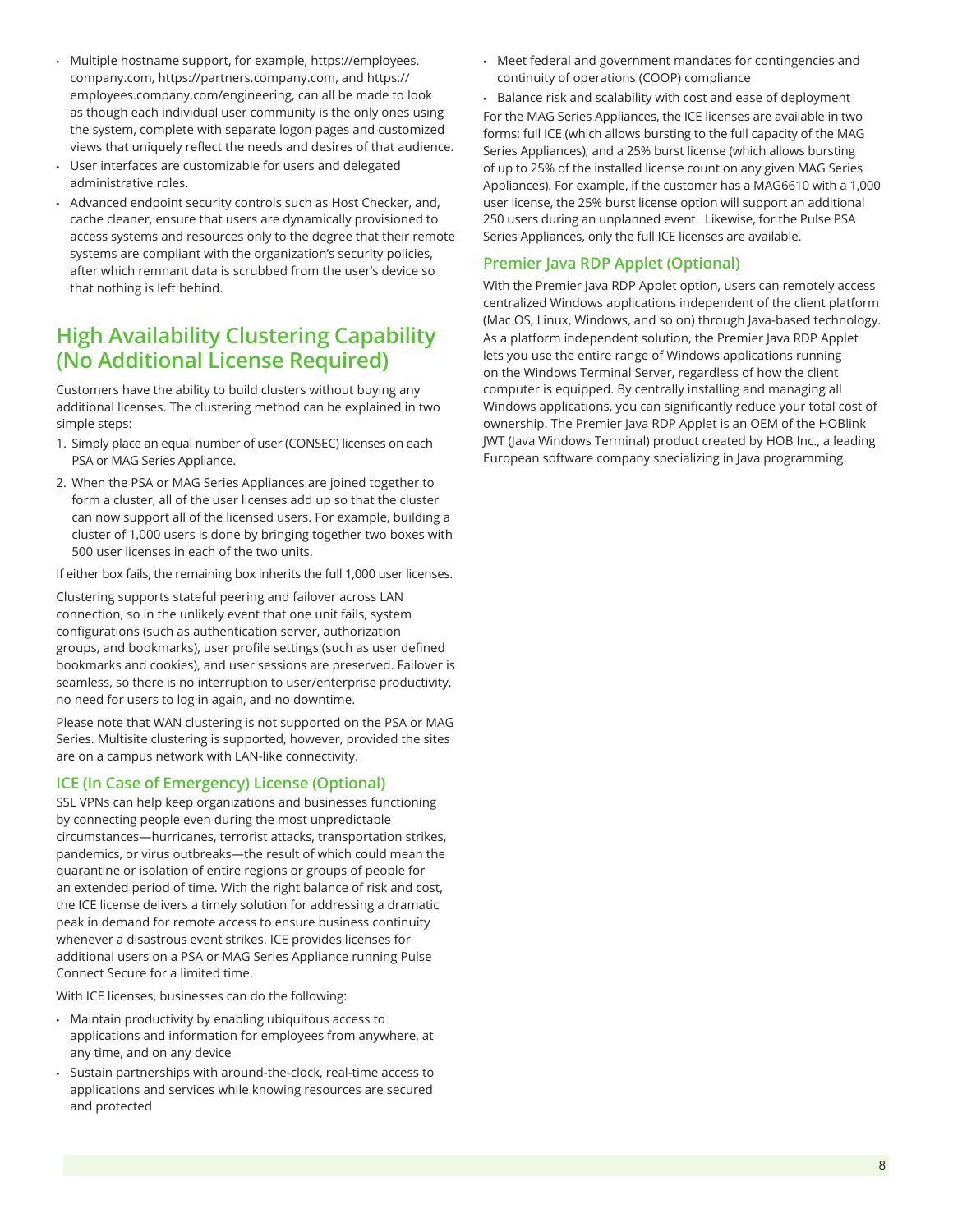## **PSA Series Ordering Information**

| <b>Model Number</b>          | Description*                                                                                                            |  |
|------------------------------|-------------------------------------------------------------------------------------------------------------------------|--|
| <b>PSA Series Appliances</b> |                                                                                                                         |  |
| <b>PSA300</b>                | PSA300 Appliance for SSL VPN users or<br>NAC users. Supports up to 200 SSL VPN or<br>500 NAC concurrent user sessions.  |  |
| PSA3000                      | PSA3000 Appliance for SSL VPN users or<br>NAC users. Supports up to 200 SSL VPN or<br>500 NAC concurrent user sessions. |  |
| PSA5000                      | PSA5000 Appliance for SSL VPN or NAC<br>users Supports up to 2,500 SSL VPN or<br>10,000 NAC concurrent user sessions.   |  |
| PSA7000                      | PSA7000 Appliance for SSL VPN or NAC<br>users Supports up to 25,000 SSL VPN or<br>50,000 NAC concurrent user sessions.  |  |

## **PSA Series Accessories\*\***

| <b>SKU</b>          | <b>Description</b>                                                |
|---------------------|-------------------------------------------------------------------|
| PSA-SFP-10GE-SR-3M  | 4xSFP+ Transceiver modules + 4xCable<br>(3m, SR, 10G, up to 300m) |
| PSA-SFP-10GE-DAC-3M | 4xDirect Attach SFP+ to SFP+ copper<br>cable (3m)                 |

## **PSA Series Licensing Options**

| <b>Ordering Number</b>                                              | <b>Description</b>                                                                                                                                                                                                                                                                       |  |
|---------------------------------------------------------------------|------------------------------------------------------------------------------------------------------------------------------------------------------------------------------------------------------------------------------------------------------------------------------------------|--|
| <b>Connect Secure Licenses***</b>                                   |                                                                                                                                                                                                                                                                                          |  |
| CONSEC-xU(-zYR)                                                     | Add x simultaneous PCS users to Pulse<br>PSA Appliance<br>(x options: 10, 25, 50, 100, 250, 500, 1000,<br>2000, 2500, 5000, 7500, 10K,<br>15K, 20K, or 25K concurrent sessions)<br>Subscription Licenses (z options: 1, 2, or<br>3 year)                                                 |  |
| CONSEC-ADD-yU                                                       | Add y simultaneous PCS users to Pulse<br><b>PSA Appliance</b><br>(y options: 10, 25, 50, 100, 250, 500, 1000,<br>2000, 2500, 5000, 7500, 10K,<br>15K, 20K, or 25K concurrent sessions)<br>Perpetual for hardware platform<br>where activated.                                            |  |
| <b>Leased Licensing Licenses</b>                                    |                                                                                                                                                                                                                                                                                          |  |
| ACCESS-LICENSE-SVR                                                  | Enables enterprise access appliance as a<br>license server                                                                                                                                                                                                                               |  |
| <b>PSA-LICENSE-MBR</b>                                              | Allows PSA appliance to participate in<br>leased licensing                                                                                                                                                                                                                               |  |
| <b>Secure Meeting License Options</b>                               |                                                                                                                                                                                                                                                                                          |  |
| PSA-MTG-xU                                                          | Add x simultaneous Secure Meeting users<br>to Pulse PSA Appliance (x options:<br>25, 50, 100, 250, 500)                                                                                                                                                                                  |  |
| <b>ICE (In Case of Emergency) License Options</b>                   |                                                                                                                                                                                                                                                                                          |  |
| <b>PSA-ICE</b>                                                      | In Case of Emergency (ICE) license for PSA<br>Series Appliance                                                                                                                                                                                                                           |  |
| Java RDP (Remote Desktop Protocol) Applet<br><b>License Options</b> |                                                                                                                                                                                                                                                                                          |  |
| ACCESS-RDP-xU-zYR                                                   | Java RDP Applet z-Year subscription for x<br>simultaneous users<br>(x options: 50, 100, 250, 500, 1,000, 2,000,<br>2,500, 5000, 7500, or 10K<br>simultaneous users. RDP user license<br>count cannot exceed the number of user<br>licenses)<br>(z options: 1, 2, or 3 year subscription) |  |

\*With Pulse Connect Secure 8.2 & Pulse Policy Secure 5.3

\*\*Note these accessories pertain to the Pulse PSA7000 Appliance.

\*\*\*Total number of licenses cannot exceed the maximum supported per PSA Series Appliance.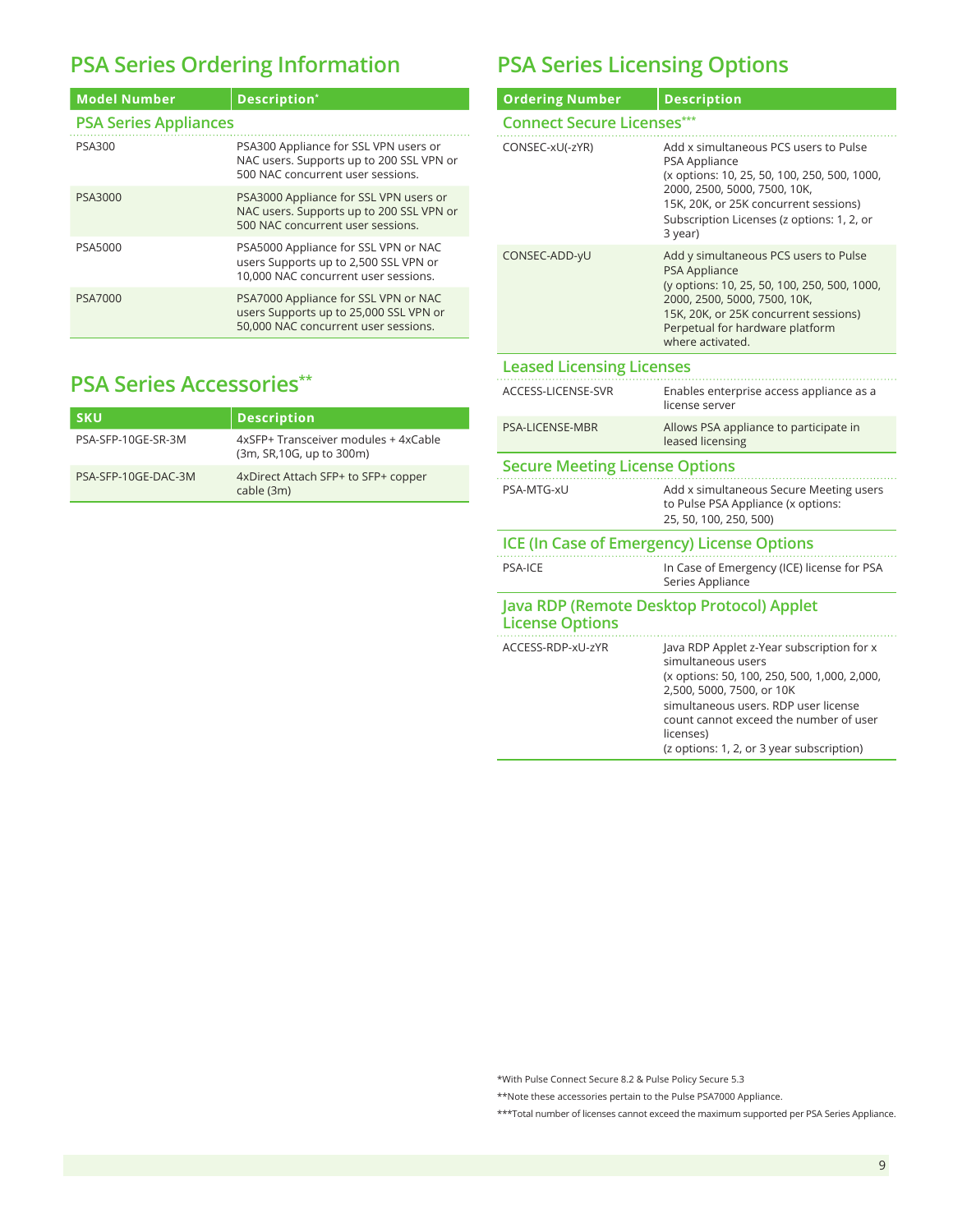# **MAG Series Ordering Information**

| <b>Model Number</b>                    | <b>Description</b>                                                                                                                                                                             |
|----------------------------------------|------------------------------------------------------------------------------------------------------------------------------------------------------------------------------------------------|
| <b>MAG Series Appliances</b>           |                                                                                                                                                                                                |
| MAG2600                                | MAG2600 Appliance for SSL VPN users or<br>NAC users. Supports up to 100 SSL VPN or<br>250 NAC concurrent user sessions.                                                                        |
| MAG4610                                | MAG4610 fixed configuration appliance for<br>SSL VPN users or NAC users. Supports up<br>to 1,000 SSL VPN or 5,000 NAC concurrent<br>user sessions.                                             |
| MAG6610                                | MAG6610 Appliance for SSL VPN or NAC<br>users; includes MAG-PS661 560 W AC<br>power supply. Must order at least one<br>service module (MAG-SM160 or<br>MAG-SM360).                             |
| MAG6611                                | MAG6611 chassis appliance for SSL VPN<br>or NAC users: includes MAG-PS662 750 W<br>AC power supply. Must order at least one<br>service module (MAG-SM160 or<br>MAG-SM360).                     |
| Service Modules for MAG6610 or MAG6611 |                                                                                                                                                                                                |
| MAG-SM160                              | MAG-SM160 service module for MAG6610<br>and MAG6611 appliances. Supports 1,000<br>SSL VPN or 5,000 NAC concurrent<br>user sessions.                                                            |
| <b>MAG-SM360</b>                       | MAG-SM360 service module for MAG6610<br>and MAG6611 appliances. Supports 10,000<br>SSL VPN or 15,000 NAC concurrent<br>user sessions.                                                          |
| MAG-CM060                              | MAG-CM060 management module for<br>MAG6610 or MAG6611 Appliances. Only<br>orderable with at least one service module.<br>and a maximum of one management<br>module can be ordered per chassis. |

# **MAG Series Accessories**

| ∣ sku    | Description                      |
|----------|----------------------------------|
| MAG-RK1U | Replacement rack kit for MAG6610 |
| MAG-RK2U | Replacement rack kit for MAG6611 |

## **MAG Series Licensing Options**

| <b>Ordering Number</b>                | <b>Description</b>                                                                                                                                                                                                                                 |  |
|---------------------------------------|----------------------------------------------------------------------------------------------------------------------------------------------------------------------------------------------------------------------------------------------------|--|
| ACCESSX600-ADD-yU                     | Add y simultaneous users to Pulse MAG<br>Series Appliance, where y = 10,25, 50,<br>100, 250, 500, 1000, 2000, 2500, 5000,<br>7500, 10k, 15k, 20k, 25k. Perpetual for the<br>hardware platform where activated.                                     |  |
| ACCESSX600-yU-zYR                     | Add y simultaneous users to Pulse MAG<br>Series Appliance, where $y = 10$ , 25, 50, 100,<br>250, 500, 1000, 2000, 2500, 5000, 7500,<br>10k, 15k, 20k, 25k; where subscription<br>licenses are $z = 1$ , 2, or 3 year licenses<br>are available     |  |
| CONSEC-yU                             | Add y simultaneous users to Pulse MAG<br>Series Appliance, where y = 10, 25, 50, 100,<br>250, 500, 1000, 2000, 2500, 5000, 7500,<br>10k, 15k, 20k, or 25k. Perpetual for the<br>hardware platform where activated.                                 |  |
| CONSEC-ADD-yU(-zYR)                   | Add y simultaneous users to Pulse<br>MAG Series Appliances, where $y = 10$ ,<br>25, 50, 100, 250, 500, 1000, 2000, 2500,<br>5000, 7500, 10k, 15k, 20k, or 25k; where<br>subscription licenses are $z = 1$ , 2, or 3 year<br>licenses are available |  |
| <b>Leased Licensing Licenses</b>      |                                                                                                                                                                                                                                                    |  |
| ACCESS-LICENSE-SVR                    | Enables enterprise access appliance as a<br>license server                                                                                                                                                                                         |  |
| MAG-LICENSE-MBR                       | Allows Pulse MAG Series Appliances to<br>participate in leased licensing                                                                                                                                                                           |  |
| <b>Secure Meeting License Options</b> |                                                                                                                                                                                                                                                    |  |
| MAG-MTG-xU                            | Add x simultaneous Secure Meeting<br>users to Pulse MAG Series Appliances (x<br>options:25, 50, 100, 250, 500)                                                                                                                                     |  |
| <b>ICE Licenses</b>                   |                                                                                                                                                                                                                                                    |  |
| ACCESS-ICE-25PC                       | In Case of Emergency (ICE) 25%: Burst to<br>25% of installed license count on Pulse<br><b>MAG Series Appliances</b>                                                                                                                                |  |
| MAGX600-ICE                           | In Case of Emergency (ICE) License for<br>Pulse MAG Series Appliances                                                                                                                                                                              |  |
| <b>Premier RDP Applet Licenses</b>    |                                                                                                                                                                                                                                                    |  |
| ACCESS-RDP-yU-zYR                     | Java RDP Applet z-year subscription for<br>y simultaneous users, where y= 50, 100,<br>250, 500, 1000, 2000, 2500, 5000, 7500, or<br>10k and z= 1, 2, or 3.                                                                                         |  |